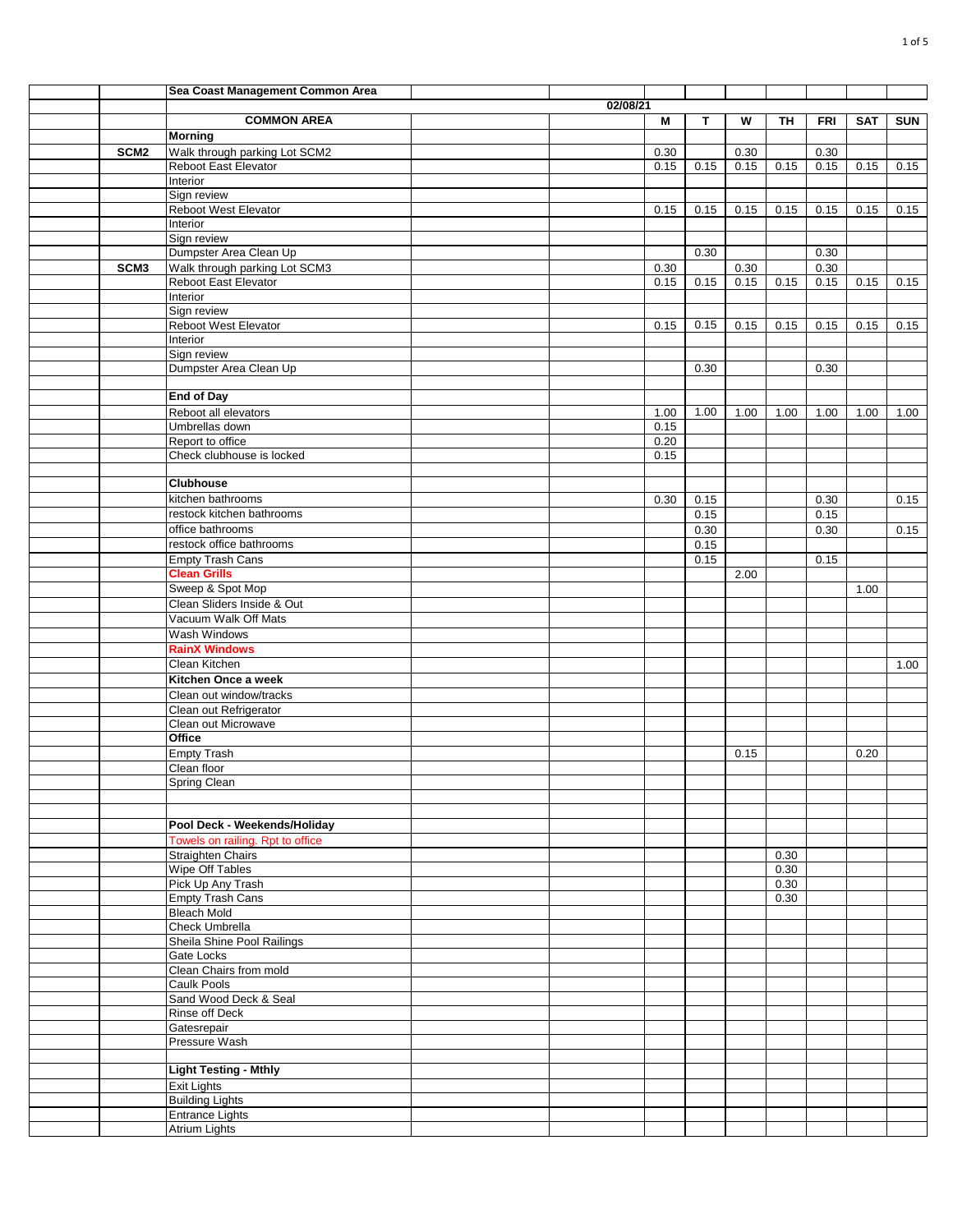| Sea Coast Management Common Area |          |   |      |    |            |            |            |
|----------------------------------|----------|---|------|----|------------|------------|------------|
|                                  | 02/08/21 |   |      |    |            |            |            |
| <b>COMMON AREA</b>               |          | М | w    | TH | <b>FRI</b> | <b>SAT</b> | <b>SUN</b> |
| Flag Light                       |          |   |      |    |            |            |            |
| <b>Stairwell Lights</b>          |          |   |      |    |            |            |            |
| <b>Emergancy Lights</b>          |          |   |      |    |            |            |            |
|                                  |          |   |      |    |            |            |            |
| SCM <sub>2</sub>                 |          |   |      |    |            |            |            |
| <b>Elevator Lobbies</b>          |          |   |      |    |            |            |            |
| <b>Empty Trash Cans</b>          |          |   | 0.30 |    |            |            |            |
| Wipe Horizonal Surfaces          |          |   | 1.00 |    | 1.00       |            |            |
| Blow Floor - Spot Mop            |          |   |      |    |            |            |            |
| <b>Wipe Handrails</b>            |          |   | 0.55 |    |            |            |            |
| Vacuum Walk-Off Mats             |          |   |      |    |            |            |            |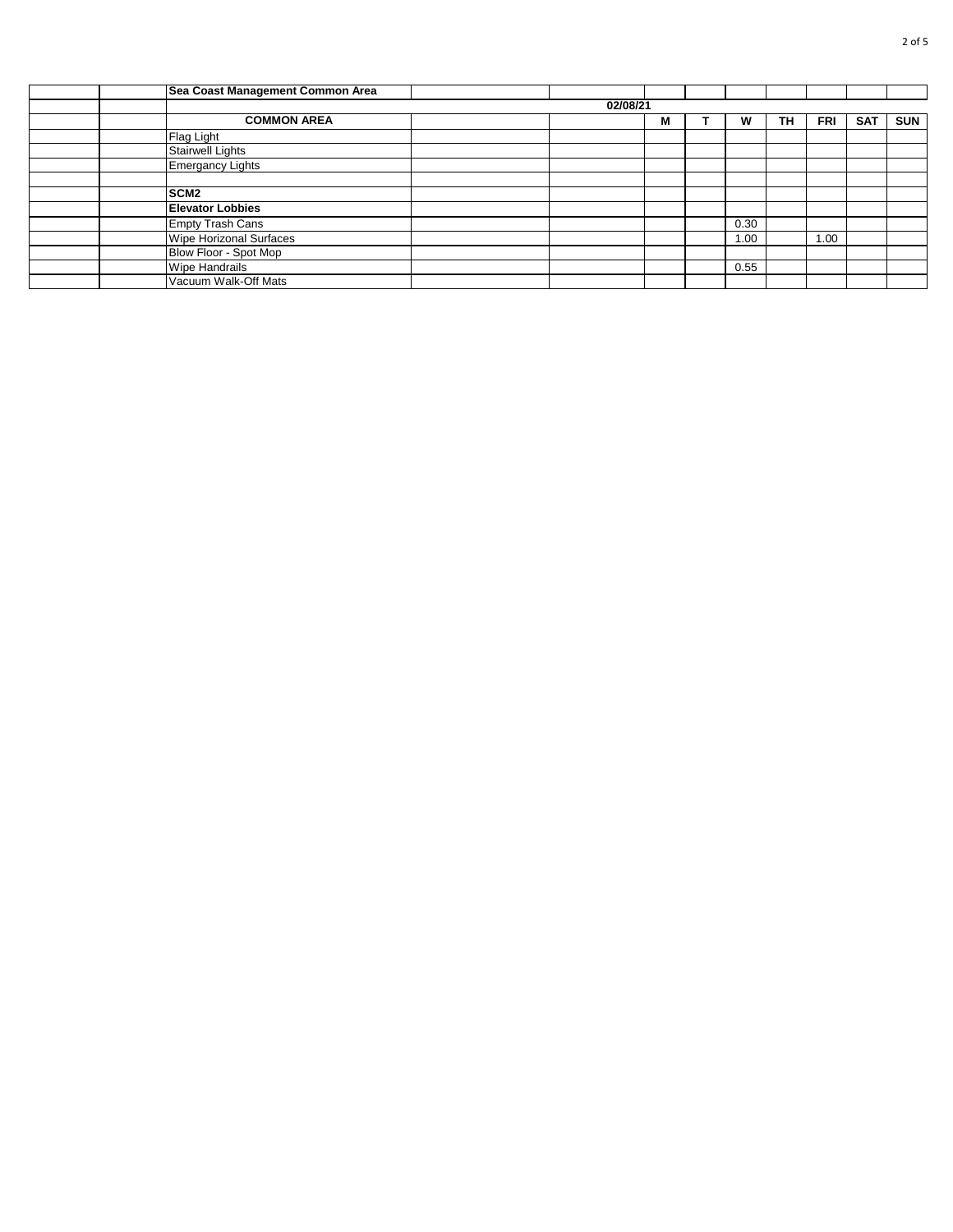|  | Sea Coast Management Common Area                    |          |      |      |      |    |            |            |            |
|--|-----------------------------------------------------|----------|------|------|------|----|------------|------------|------------|
|  |                                                     | 02/08/21 |      |      |      |    |            |            |            |
|  | <b>COMMON AREA</b>                                  |          | М    | т    | W    | TH | <b>FRI</b> | <b>SAT</b> | <b>SUN</b> |
|  | Clean Both sides of Door Glass                      |          |      |      |      |    |            |            |            |
|  | Clean windows In/Out                                |          |      |      |      |    |            |            |            |
|  | <b>Elevator &amp; Interiors</b>                     |          |      |      |      |    |            |            |            |
|  | Wipe Down Interior Panels                           |          |      |      |      |    | 1.00       |            |            |
|  | Sheila Shine                                        |          |      |      |      |    |            |            |            |
|  | Clean tracks hard wire brush<br>Mop floor & corners |          |      |      |      |    |            |            |            |
|  | Full sanatize                                       |          |      | 1.00 |      |    |            |            | 1.00       |
|  | <b>Walkways &amp; Stairwell</b>                     |          |      |      |      |    |            |            |            |
|  | Items in walkways? Picture report to office         |          |      |      |      |    |            |            |            |
|  | Blow                                                |          |      |      |      |    |            |            |            |
|  | Spot Mop                                            |          |      |      |      |    |            |            |            |
|  | Pick up trash                                       |          |      |      |      |    |            | 0.30       |            |
|  | Wipe Handrails                                      |          |      |      |      |    |            |            |            |
|  | Wash down                                           |          |      |      |      |    |            |            |            |
|  | Pressure Wash                                       |          |      |      |      |    |            |            |            |
|  | <b>Laundry Rooms</b>                                |          |      |      |      |    |            |            |            |
|  | Sweep-Spot Mop                                      |          |      | 0.40 |      |    |            | 1.00       |            |
|  | <b>Empty Trash Cans</b>                             |          |      | 0.30 |      |    |            | 0.20       |            |
|  | Wipe Horizonal Surfaces<br><b>Parking lots</b>      |          |      | 0.55 |      |    |            | 1.00       |            |
|  | Garbage Pick up                                     |          |      | 0.45 |      |    |            |            |            |
|  | Call Bulk?                                          |          |      |      |      |    |            |            |            |
|  | <b>Trash Chutes</b>                                 |          |      |      |      |    |            |            |            |
|  | Recycle Area cleaned                                |          |      |      |      |    |            |            |            |
|  | Recycle Bins pressure washed                        |          |      |      |      |    |            |            |            |
|  | Numbers stenciled                                   |          |      |      |      |    |            |            |            |
|  | Lines striped                                       |          |      |      |      |    |            |            |            |
|  | <b>Test Building Lights</b>                         |          |      |      |      |    |            |            |            |
|  | Tagging cars                                        |          |      |      |      |    |            |            |            |
|  | Towing                                              |          |      |      |      |    |            |            |            |
|  | <b>Pressure Wash Trash Receptacle</b>               |          |      |      |      |    |            |            |            |
|  | Clean/Deodorize Trash Chute                         |          |      |      |      |    |            |            |            |
|  | NO BLOWING SAND IN DRAINS!                          |          |      |      |      |    |            |            |            |
|  | SCM <sub>3</sub>                                    |          |      |      |      |    |            |            |            |
|  | <b>Elevator Lobbies</b>                             |          |      |      |      |    |            |            |            |
|  | Empty Trash Cans                                    |          |      |      | 0.30 |    |            |            | 0.30       |
|  | Wipe Horizonal Surfaces                             |          |      |      | 1.00 |    |            |            |            |
|  | Blow Floor - Spot Mop                               |          |      |      |      |    |            |            |            |
|  | <b>Wipe Handrails</b>                               |          |      |      | 0.50 |    |            |            |            |
|  | Vacuum Walk-Off Mats                                |          |      |      |      |    |            |            |            |
|  | Clean Both sides of Door Glass                      |          |      |      |      |    |            |            |            |
|  | Clean windows In/Out                                |          |      |      |      |    |            |            |            |
|  | Elevator & Interiors                                |          |      |      |      |    |            |            |            |
|  | Wipe Down Interior Panels                           |          |      |      |      |    |            |            |            |
|  | Sheila Shine                                        |          |      |      |      |    |            |            |            |
|  | Clean tracks hard wire brush                        |          |      |      |      |    |            |            |            |
|  | Mop floor & corners                                 |          |      |      |      |    |            |            |            |
|  | Full sanatize                                       |          |      | 1.00 |      |    |            | 1.00       |            |
|  | <b>Walkways &amp; Stairwell</b>                     |          |      |      |      |    |            |            |            |
|  | Items in walkways? Picture report to office         |          |      |      |      |    |            |            |            |
|  |                                                     |          |      |      |      |    |            |            |            |
|  | <b>Blow</b>                                         |          |      |      |      |    |            |            |            |
|  | Spot Mop                                            |          | 1.00 |      |      |    |            |            |            |
|  | Pick up trash                                       |          |      |      |      |    |            |            |            |
|  | <b>Wipe Handrails</b>                               |          | 1.00 |      |      |    |            | 1.00       |            |
|  | Wash down                                           |          |      |      |      |    |            |            |            |
|  | Pressure Wash<br><b>Laundry Rooms</b>               |          |      |      |      |    |            |            |            |
|  | Sweep-Spot Mop                                      |          | 4.00 |      |      |    |            | 1.00       |            |
|  | <b>Empty Trash Cans</b>                             |          |      |      |      |    |            | 0.30       |            |
|  | Wipe Horizonal Surfaces                             |          | 4.00 |      |      |    |            | 1.00       |            |
|  | <b>Parking lots</b>                                 |          |      |      |      |    |            |            |            |
|  | Garbage Pick up                                     |          |      | 0.50 |      |    |            |            |            |
|  | Call Bulk?                                          |          |      |      |      |    |            |            |            |
|  | <b>Trash Chutes</b>                                 |          |      | 0.15 |      |    |            |            | 1.00       |
|  | Recycle Area cleaned                                |          |      |      |      |    |            |            |            |
|  | Recycle Bins pressure washed                        |          |      |      |      |    |            |            |            |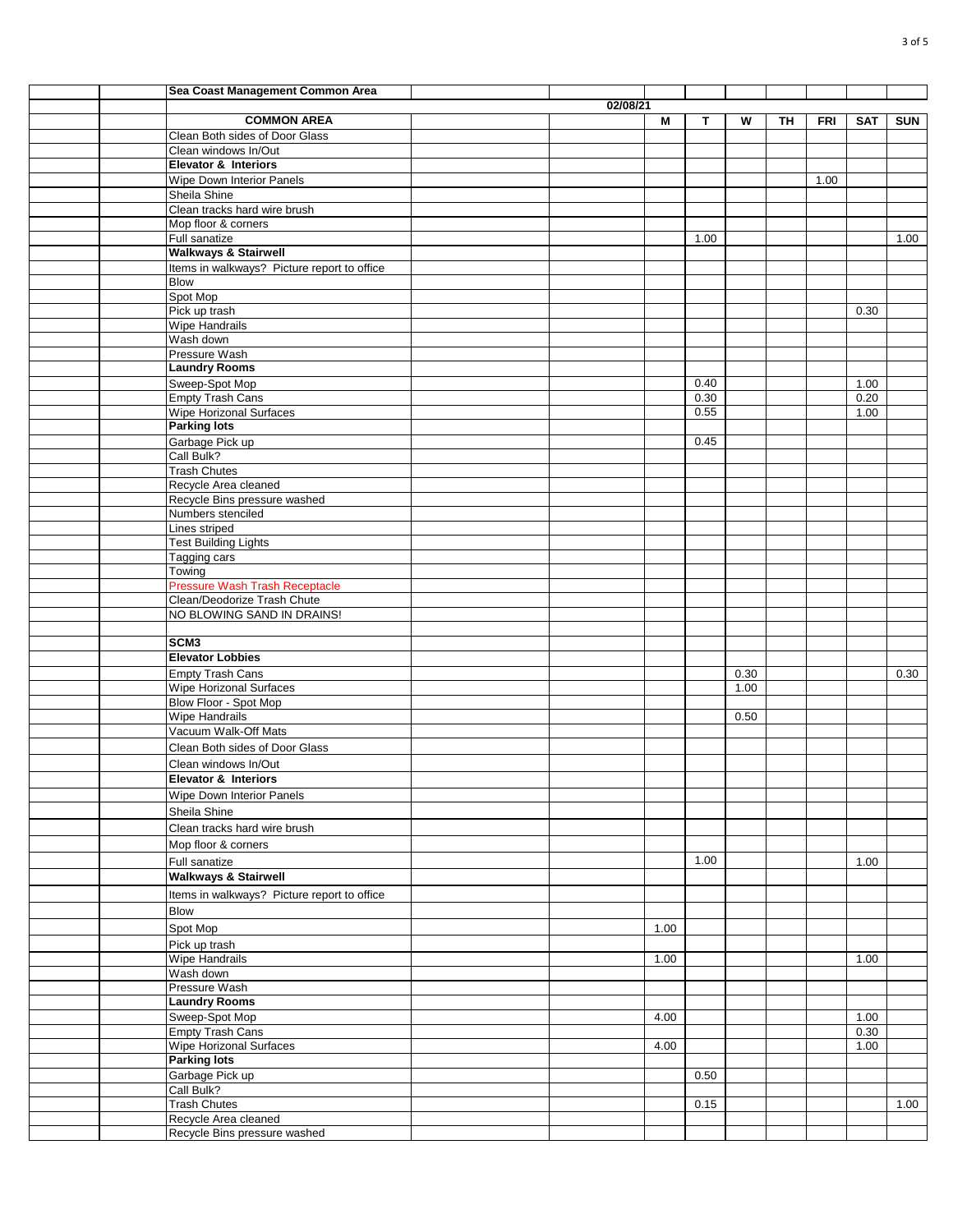| Sea Coast Management Common Area      |          |      |            |            |            |            |            |            |
|---------------------------------------|----------|------|------------|------------|------------|------------|------------|------------|
|                                       | 02/08/21 |      |            |            |            |            |            |            |
| <b>COMMON AREA</b>                    |          | M    |            | w          | TН         | <b>FRI</b> | <b>SAT</b> | <b>SUN</b> |
| Numbers stenciled                     |          |      |            |            |            |            |            |            |
| Lines striped                         |          |      |            |            |            |            |            |            |
| <b>Test Building Lights</b>           |          |      |            |            |            |            |            |            |
| Tagging cars                          |          |      |            |            |            |            |            |            |
| Towing                                |          |      |            |            |            |            |            |            |
| <b>Pressure Wash Trash Receptacle</b> |          |      |            |            |            |            |            |            |
| Clean/Deodorize Trash Chute           |          |      |            |            |            |            |            |            |
| NO BLOWING SAND IN DRAINS!            |          |      |            |            |            |            |            |            |
|                                       |          |      |            |            |            |            |            |            |
| <b>Breaks</b>                         |          |      |            |            |            |            |            |            |
| Chris                                 |          | 0.30 | 0.30       | 0.30       | 0.30       | 0.30       | <b>OFF</b> | <b>OFF</b> |
| <b>Derick</b>                         |          | 0.30 | <b>OFF</b> | <b>OFF</b> | <b>OFF</b> | 0.30       | 0.30       | 0.30       |
|                                       |          |      |            |            |            |            |            |            |